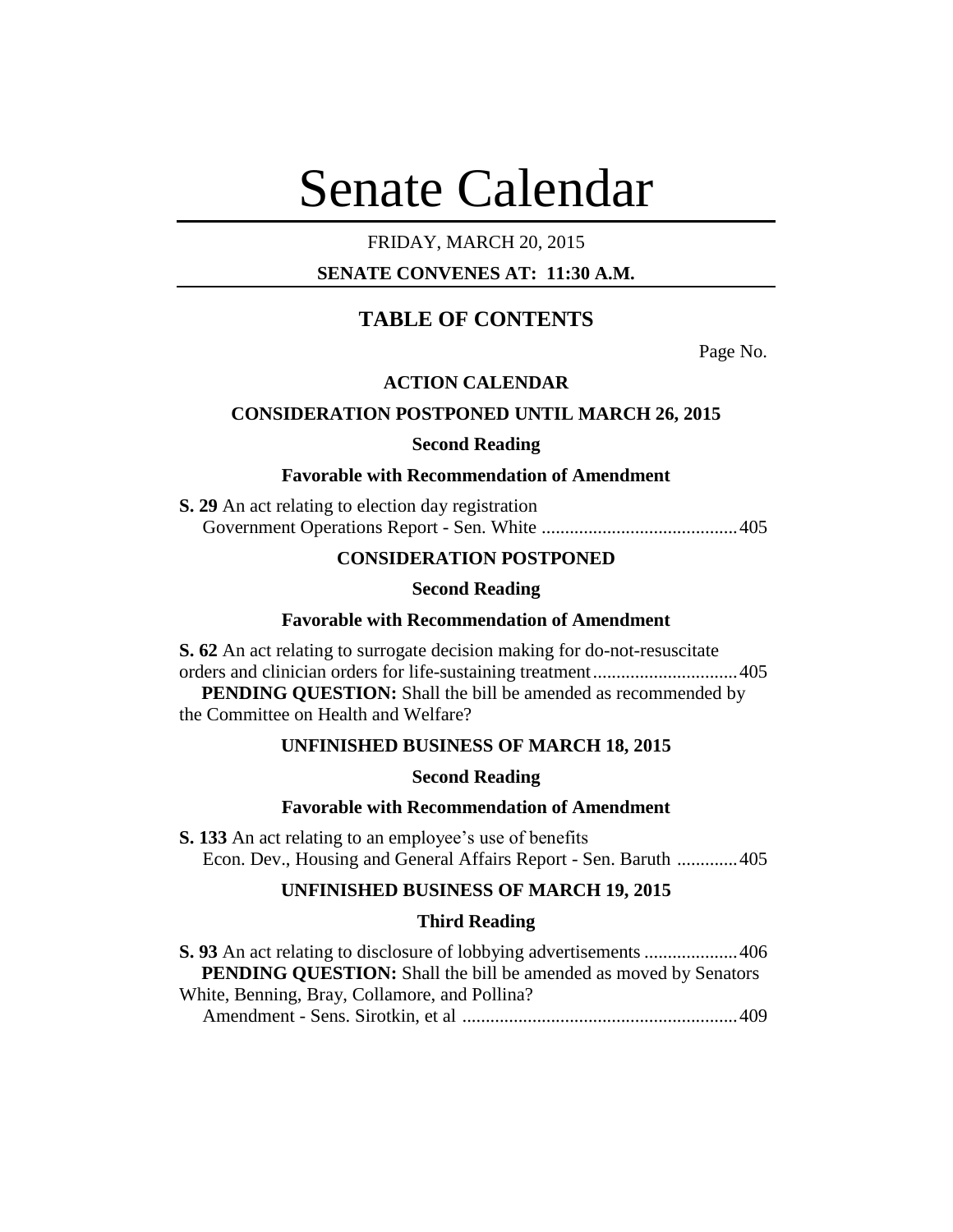# **Committee Bills for Second Reading**

| <b>S. 137</b> An act relating to penalties for selling and dispensing marijuana411 |  |
|------------------------------------------------------------------------------------|--|
| By the Committee on Judiciary (Sen. Sears for the Committee)                       |  |
|                                                                                    |  |

By the Committee on Judiciary (Sen. Sears for the Committee)

# **Second Reading**

# **Favorable with Recommendation of Amendment**

| S. 58 An act relating to requiring that the Defender General receive |  |
|----------------------------------------------------------------------|--|
| the same early retirement benefit as a State's Attorney              |  |
|                                                                      |  |
|                                                                      |  |

# **NEW BUSINESS**

# **Third Reading**

| S. 44 An act relating to creating flexibility in early college enrollment |  |
|---------------------------------------------------------------------------|--|
|                                                                           |  |

# **NOTICE CALENDAR**

# **Second Reading**

# **Favorable**

| <b>S.</b> 94 An act relating to appointing municipal clerks and treasurers                                                                                                                                                                      |
|-------------------------------------------------------------------------------------------------------------------------------------------------------------------------------------------------------------------------------------------------|
| <b>Favorable with Recommendation of Amendment</b>                                                                                                                                                                                               |
| <b>S. 18</b> An act relating to privacy protection                                                                                                                                                                                              |
| <b>S. 60</b> An act relating to payment for medical examinations for victims of<br>sexual assault                                                                                                                                               |
| <b>Joint Resolution for Second Reading</b>                                                                                                                                                                                                      |
| Favorable                                                                                                                                                                                                                                       |
| <b>J.R.H. 5</b> Joint resolution urging the Federal Communications<br>Commission to adopt the new net neutrality rules as Commission Chair<br>Thomas Wheeler has proposed<br>Econ. Dev., Housing and General Affairs Report – Sen. Cummings 418 |

# **CONCURRENT RESOLUTIONS FOR ACTION**

| H.C.R. 68-80 (For text of Resolutions, see Addendum to House Calendar |  |
|-----------------------------------------------------------------------|--|
|                                                                       |  |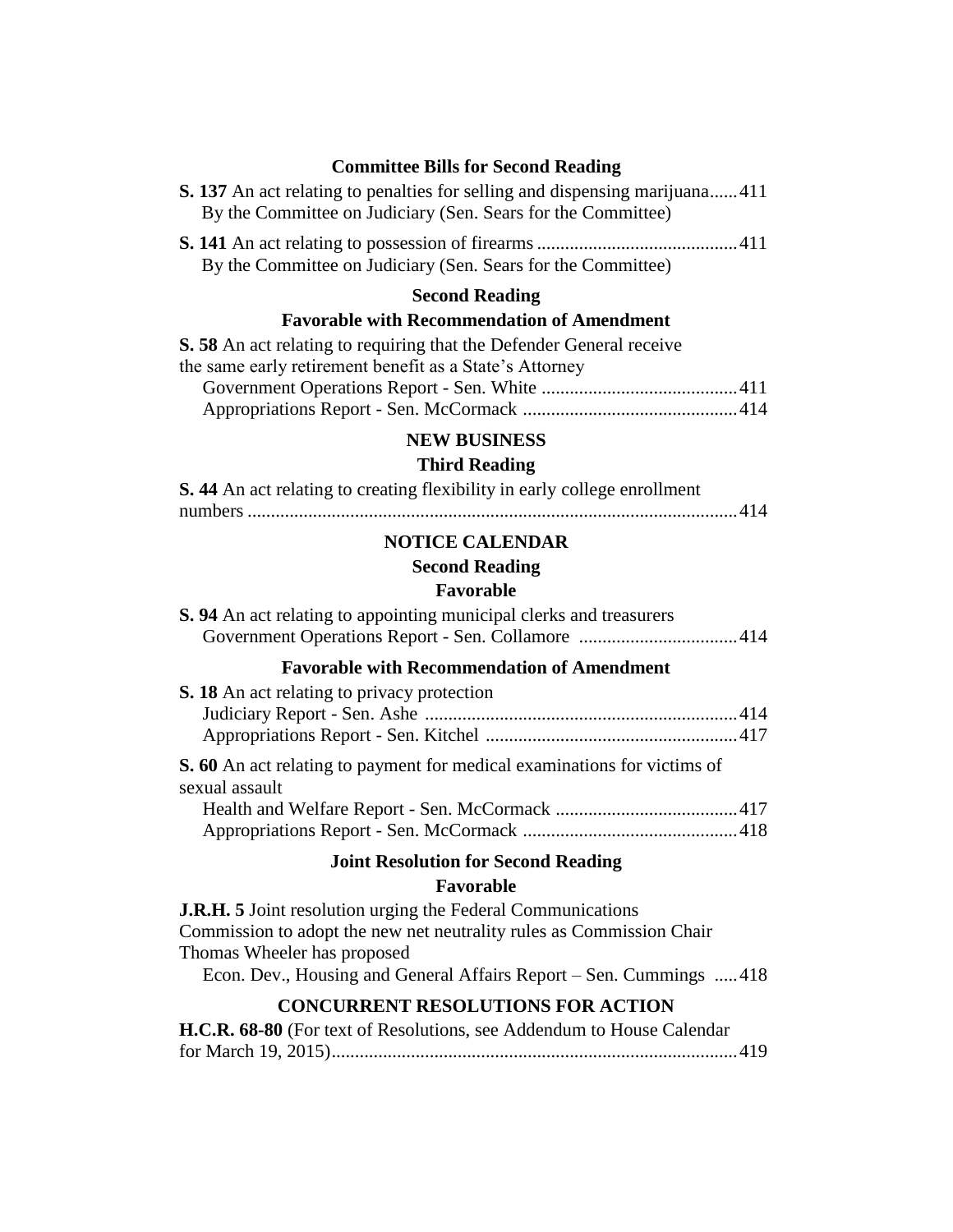# **ORDERS OF THE DAY**

#### **ACTION CALENDAR**

#### **CONSIDERATION POSTPONED UNTIL MARCH 26, 2015**

#### **Second Reading**

# **Favorable with Recommendation of Amendment**

**S. 29.**

An act relating to election day registration.

# **Reported favorably with recommendation of amendment by Senator White for the Committee on Government Operations.**

(For text of report of the Committee on Government Operations, see Senate Calendar for March 18, 2015 page 340)

#### **CONSIDERATION POSTPONED**

## **Second Reading**

# **Favorable with Recommendation of Amendment**

# **S. 62.**

An act relating to surrogate decision making for do-not-resuscitate orders and clinician orders for life-sustaining treatment.

**PENDING QUESTION:** Shall the bill be amended as recommended by the Committee on Health and Welfare?

(For text of recommendation of amendment see Senate Journal for March 19, 2015, page 259)

#### **UNFINISHED BUSINESS OF WEDNESDAY, MARCH 18, 2015**

#### **Second Reading**

#### **Favorable with Recommendation of Amendment**

#### **S. 133.**

An act relating to an employee's use of benefits.

**Reported favorably with recommendation of amendment by Senator Baruth for the Committee on Economic Development, Housing & General Affairs.**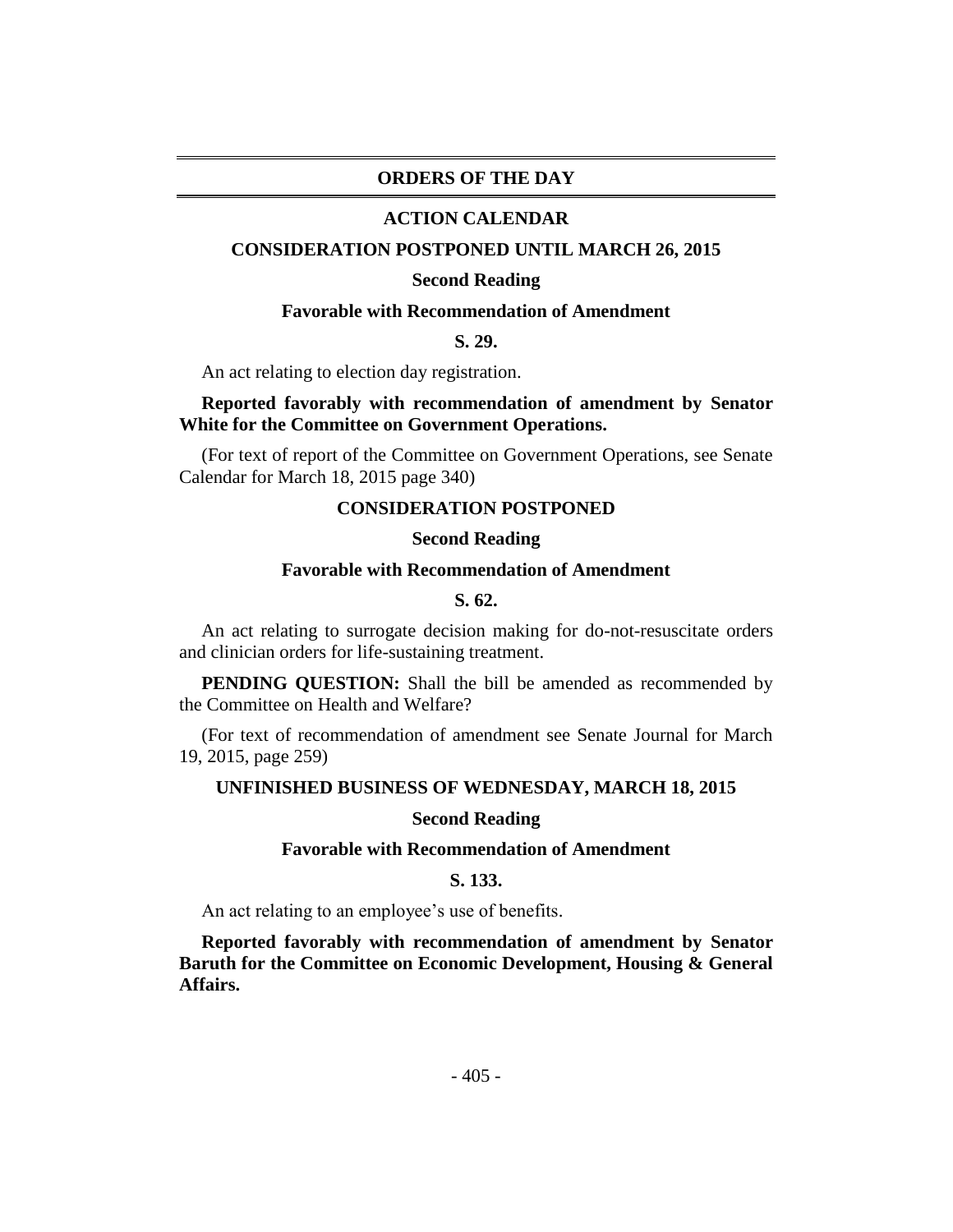The Committee recommends that the bill be amended in Sec. 2, 21 V.S.A. § 495j by striking out subsection (a) in its entirety and inserting in lieu thereof the following:

(a) An employer, employment agency, or labor organization shall not discharge or penalize an employee because the employee has used, or attempted to use, accrued employer-provided sick leave or other employer-provided benefits.

(Committee vote: 3-0-2)

# **UNFINISHED BUSINESS OF THURSDAY, MARCH 19, 2015**

# **Third Reading**

# **S. 93.**

An act relating to disclosure of lobbying advertisements.

**PENDING QUESTION:** Shall the bill be amended as moved by Senators White, Benning, Bray, Collamore, and Pollina?

# **Text of recommendation of amendment:**

First: By striking out Sec. 1 (findings) in its entirety and inserting in lieu thereof a new Sec. 1 to read as follows:

# Sec. 1. FINDINGS

(a) The effective public disclosure of the identity and extent of the efforts of registered lobbyists, lobbying firms, and lobbyist employers to influence Vermont's legislators during the legislative session will increase public confidence in the integrity of the governmental process.

(b) Responsible representative government requires public awareness of the efforts of registered lobbyists, lobbying firms, and lobbyist employers to influence the public decision-making process in the Legislative Branch of Vermont's government.

(c) Requiring registered lobbyists, lobbying firms, and lobbyist employers to report significant advertising campaigns that are intended, designed, or calculated, to directly or indirectly influence legislative enables the public and legislators to evaluate better the pressures and content of the message when considering that action.

(d) The lack of detail in current required lobbying disclosure filings does not provide the public and legislators with enough relevant information about who is attempting to influence the legislative process through advertising, and the timing of current required lobbying disclosure filings prevents the public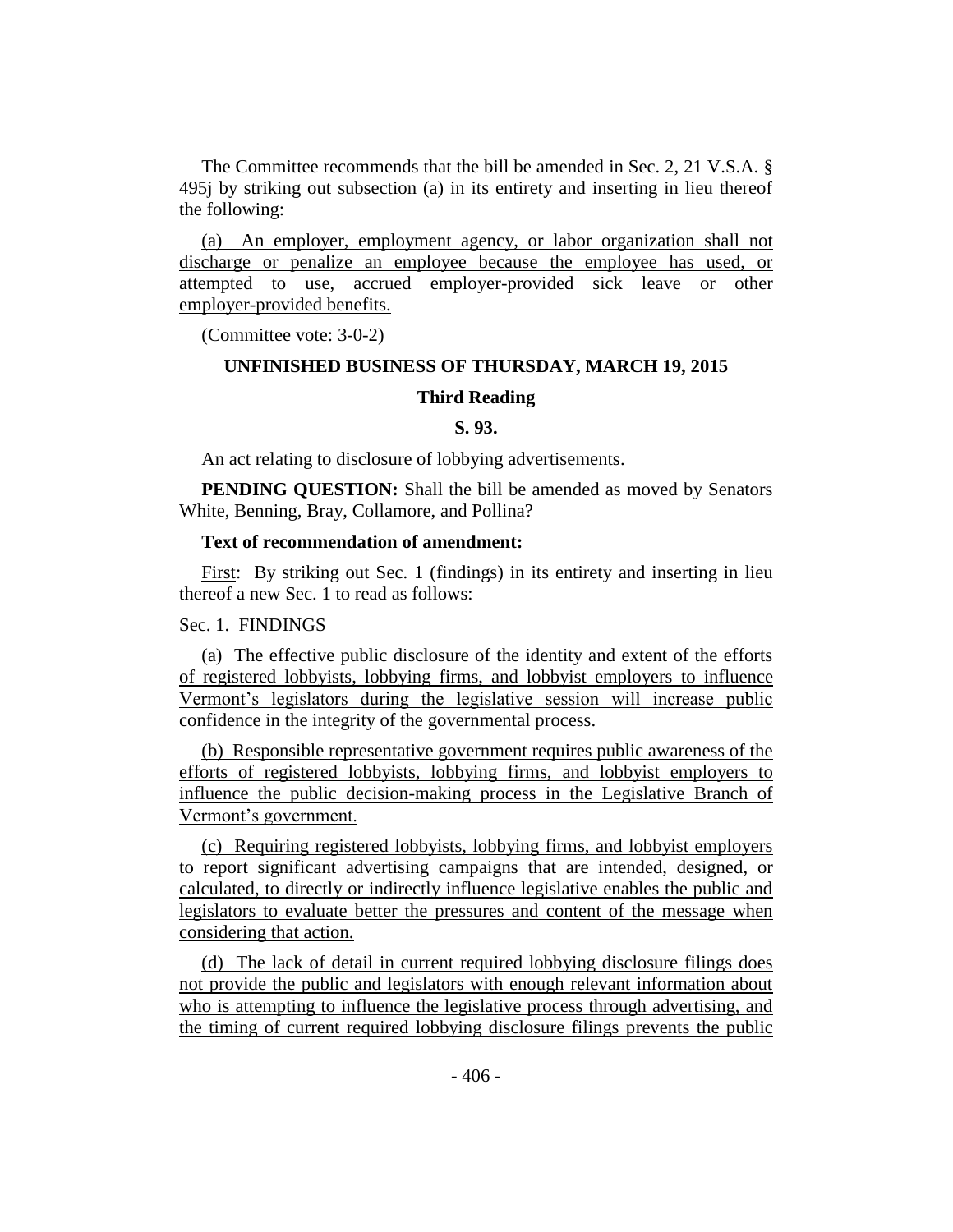and legislators from evaluating the pressures and content of lobbying advertising at the time public policy is being debated.

(e) Requiring registered lobbyists, lobbying firms, and lobbyist employers to designate clearly the name of the lobbyist, lobbying firm, or lobbyist employer paying for an advertisement within the advertisement allows the public and legislators to determine who is attempting to influence the legislative process through advertising, to evaluate the pressures and content of lobbying advertising at the time when public policy is being debated, to trace coordinated advertising buys, and to track such spending over time.

Second: By striking out Sec. 2, 2 V.S.A. § 264c (identification in and report of certain lobbying advertisements) in its entirety and inserting in lieu thereof a new Sec. 2 to read as follows:

Sec. 2. 2 V.S.A. § 264c is added to read:

# § 264c. IDENTIFICATION IN AND REPORT OF CERTAIN LOBBYING ADVERTISEMENTS

(a) Identification.

(1) An advertisement that is intended, designed, or calculated to directly or indirectly influence legislative action and made at any time prior to final adjournment of a biennial or adjourned legislative session shall contain the name of any lobbyist, lobbying firm, or lobbyist employer that made an expenditure for the advertisement and language that the advertisement was paid for, or paid in part, by the lobbyist, lobbying firm, or lobbyist employer; provided, however:

(A) if there are more than three such names, only the three lobbyists, lobbying firms, or lobbyist employers that made the largest expenditures for the advertisement shall be required to be identified; and

(B) if a lobbyist or lobbying firm made the expenditure on behalf of a lobbyist employer, the identification information set forth in subdivision (1) of this subsection shall be in the name of that lobbyist employer.

(2) This identification information shall appear prominently and in a manner such that a reasonable person would clearly understand by whom the expenditure has been made.

# (b) Report.

(1) In addition to any other reports required to be filed under this chapter, a lobbyist, lobbying firm, or lobbyist employer shall file an advertisement report with the Secretary of State if he, she, or it makes an expenditure or expenditures: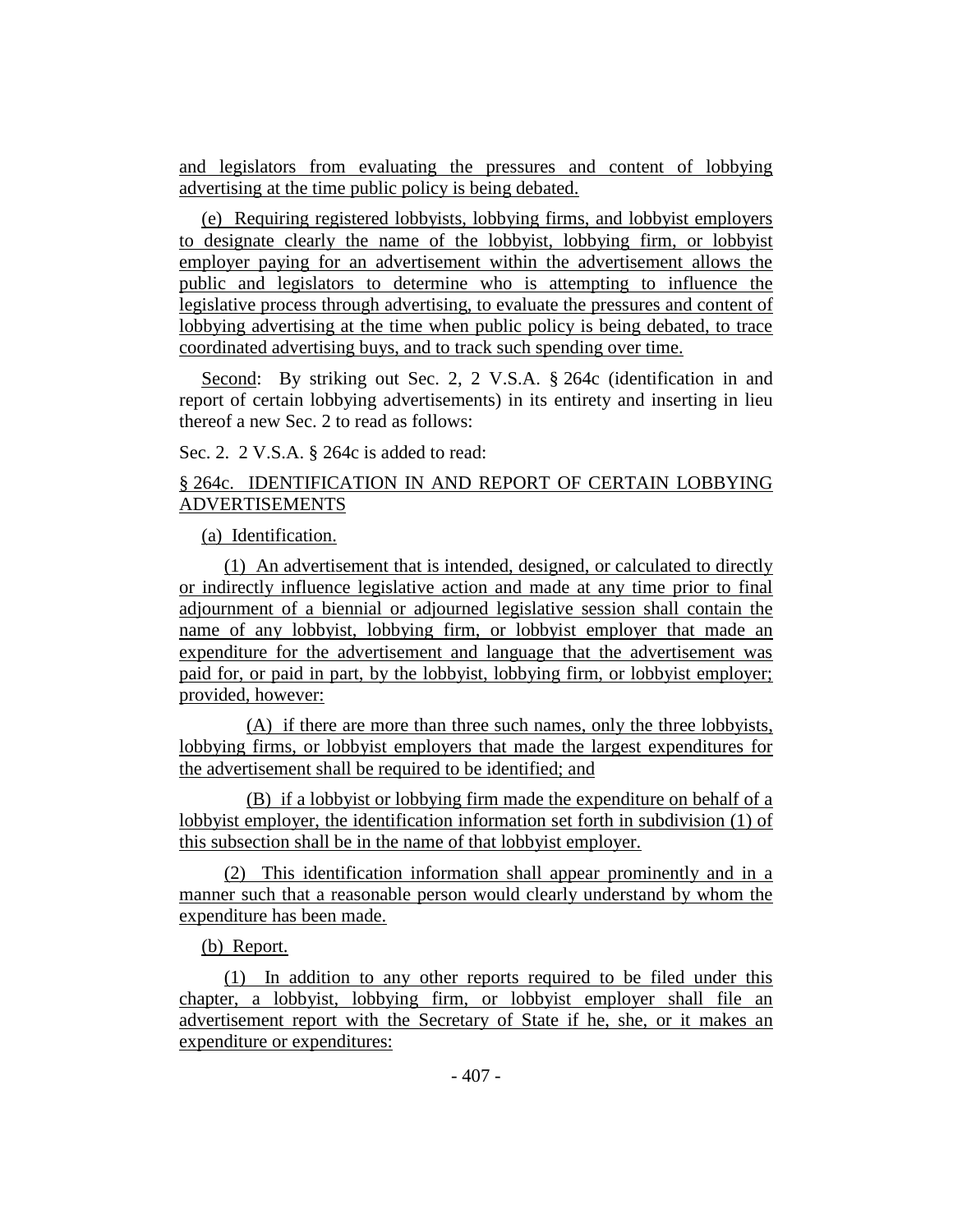(A) for any advertisement that is described in subsection (a) of this section and that has a cost totaling \$1,000.00 or more; or

(B) for any advertising campaign that contains advertisements described in subsection (a) of this section and that has a cost totaling \$1,000.00 or more.

(2) The report shall be made for each advertisement or advertising campaign described in subdivision (1) of this subsection and shall identify the lobbyist, lobbying firm, or lobbyist employer that made the expenditure; the amount and date of the expenditure and to whom it was paid; and a brief description of the advertisement or advertising campaign.

(3) The report shall be filed within 48 hours of the expenditure or the advertisement or advertising campaign, whichever occurs first.

(4) If a lobbyist or lobbying firm made an expenditure described in subdivision (1) of this subsection on behalf of a lobbyist employer and that lobbyist or lobbying firm filed the report required by this subsection, the report shall specifically identify the employer on whose behalf the expenditure was made.

(c) Definitions. As used in this section:

(1) "Advertisement" means any form of advertising, including television, radio, print, and electronic media.

(2) "Advertising campaign" means advertisements substantially similar in nature, regardless of the media in which they are placed.

Third: By striking out Sec. 3, 2 V.S.A. § 264 (reports of expenditures, compensation, and gifts; employers; lobbyists) in its entirety and inserting in lieu thereof a new Sec. 3 to read as follows:

Sec. 3. 2 V.S.A. § 264 is amended to read:

§ 264. REPORTS OF EXPENDITURES, COMPENSATION, AND GIFTS; EMPLOYERS; LOBBYISTS

(a) Every employer and every lobbyist registered or required to be registered under this chapter shall file disclosure reports with the Secretary of State as follows:

(1) on or before January 15, for the preceding period beginning on July 1 and ending with December 31;

(2) on or before February 15, for the preceding period beginning on January 1 and ending with January 31;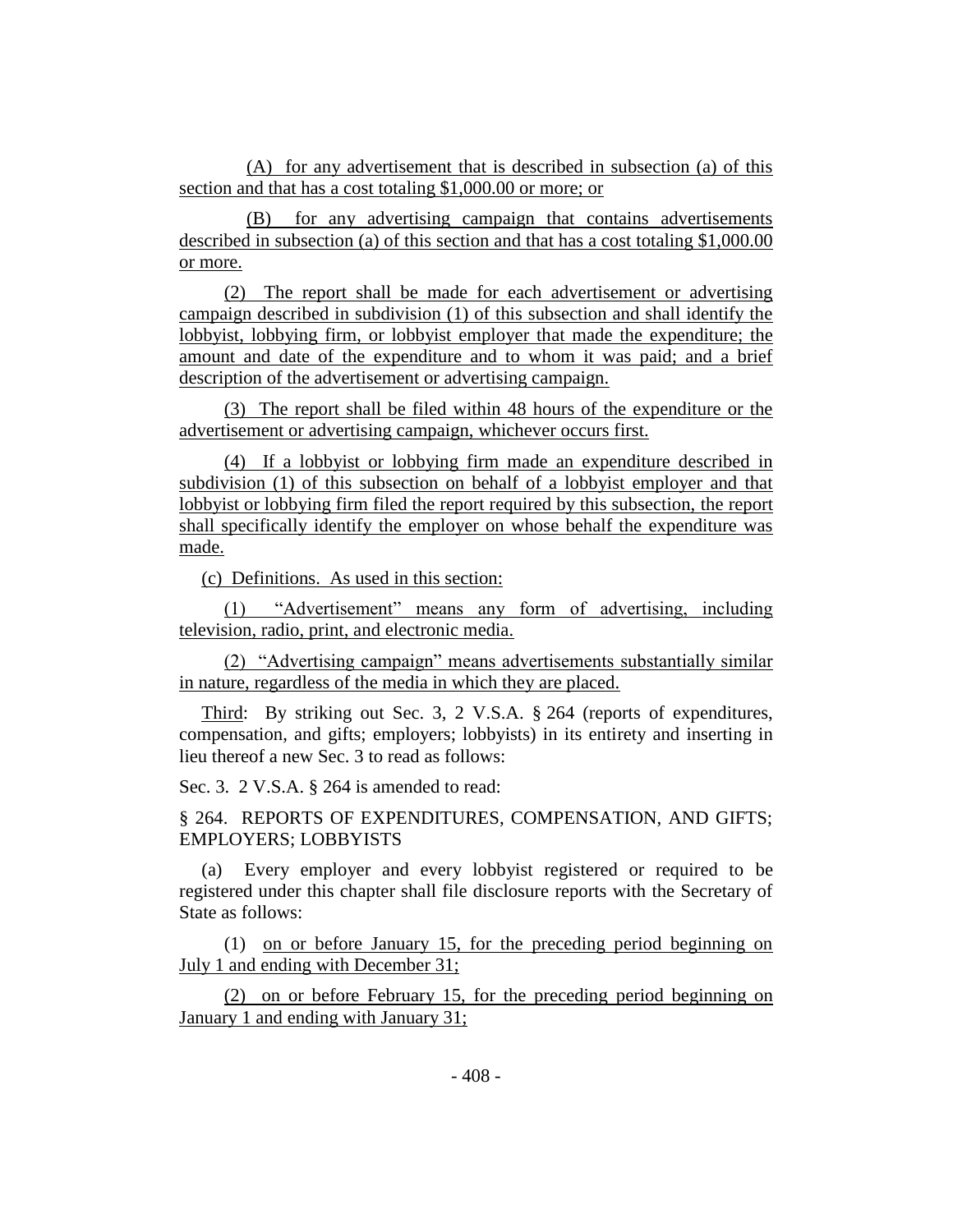(3) on or before March 15, for the preceding period beginning on February 1 and ending with the last day of February;

(4) on or before April 25 15, for the preceding period beginning on January 1 March 1 and ending with March 31;

 $(2)(5)$  on or before May 15, for the preceding period beginning on April 1 and ending with April 30; and

(6) on or before July  $25 \ 15$ , for the preceding period beginning on April May 1 and ending with June 30;

(3) on or before January 25, for the preceding period beginning on July 1 and ending with December 31.

\* \* \*

(h) Disclosure reports shall be made on forms published by the Secretary of State and shall be signed by the employer or lobbyist. The Secretary of State shall make those forms available to registered employers and lobbyists on the Secretary's website not later than 30 days before each filing deadline. [Repealed.]

\* \* \*

# **Substitute amendment to S. 93 to be offered by Senators Sirotkin, Mullin, Sears, and Zuckerman for the recommendation of amendment of Senators White, Benning, Bray, Collamore, and Pollina**

Senators Sirotkin, Mullin, Sears, and Zuckerman, move to substitute an amendment for the recommendation of amendment of Senators White, Benning, Bray, Collamore, and Pollina, as follows:

First: By striking out Sec. 3 (2 V.S.A. § 264 (reports of expenditures, compensation, and gifts; employers; lobbyists)) in its entirety and inserting in lieu thereof a new Sec. 3 to read as follows:

Sec. 3. 2 V.S.A. § 264 is amended to read:

# § 264. REPORTS OF EXPENDITURES, COMPENSATION, AND GIFTS; EMPLOYERS; LOBBYISTS

(a) Every employer and every lobbyist registered or required to be registered under this chapter shall file disclosure reports with the Secretary of State as follows:

(1) on or before January 3, for the preceding period beginning on July 1 and ending with December 31;

(2) on or before February 3, for the preceding period beginning on January 1 and ending with January 31;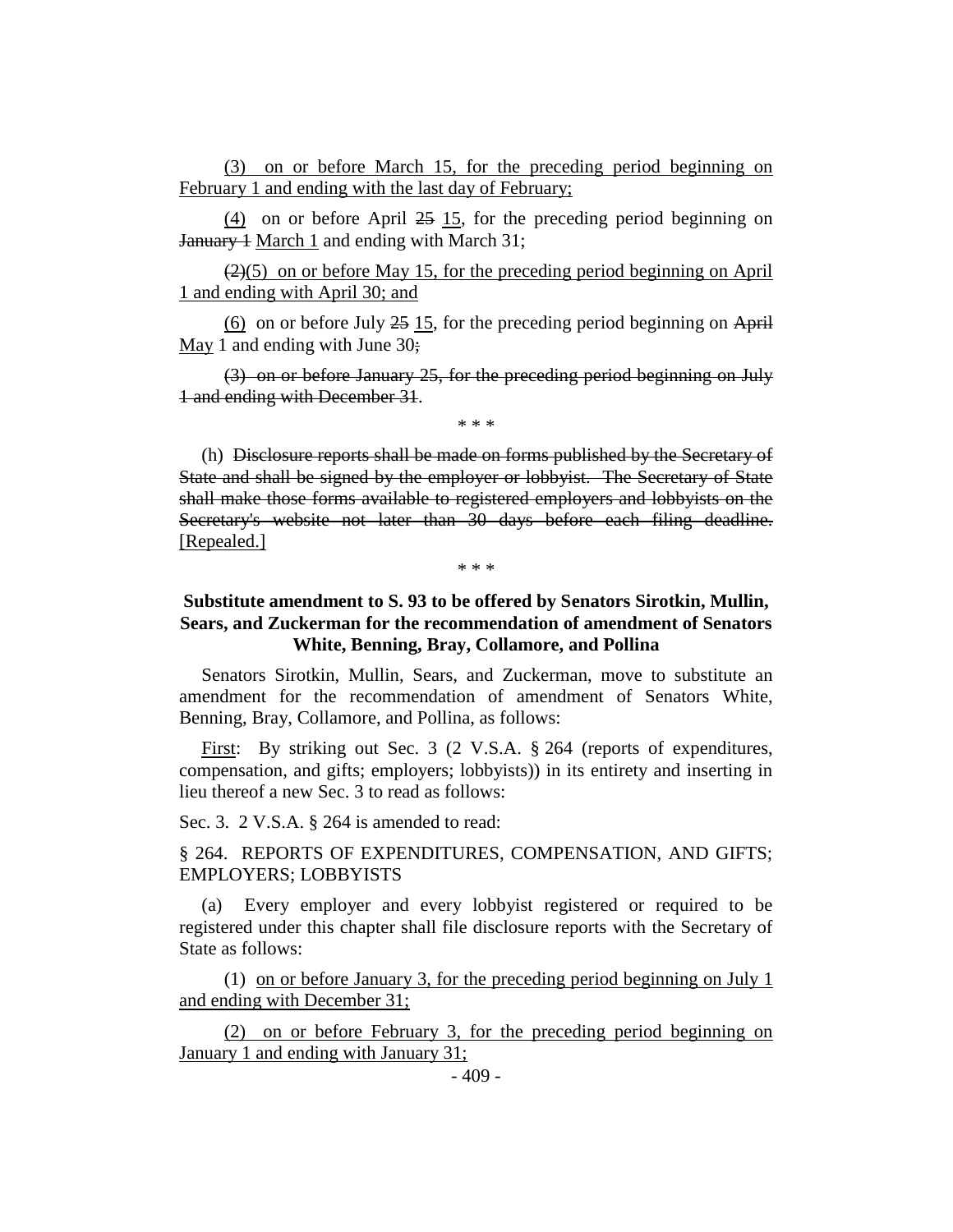(3) on or before March 3, for the preceding period beginning on February 1 and ending with the last day of February;

(4) on or before April 25 3, for the preceding period beginning on January 1 March 1 and ending with March 31;

 $(2)(5)$  on or before May 3, for the preceding period beginning on April 1 and ending with April 30; and

 $(6)$  on or before July  $25 \frac{3}{5}$ , for the preceding period beginning on April May 1 and ending with June 30;

(3) on or before January 25, for the preceding period beginning on July 1 and ending with December 31.

\* \* \*

(h) Disclosure reports shall be made on forms published by the Secretary of State and shall be signed by the employer or lobbyist. The Secretary of State shall make those forms available to registered employers and lobbyists on the Secretary's website not later than 30 days before each filing deadline. [Repealed.]

\* \* \*

Second: By inserting a new section to be numbered Sec. 6a to read as follows:

Sec. 6a. 17 V.S.A. § 2964 is amended to read:

§ 2964. CAMPAIGN REPORTS; CANDIDATES FOR STATE OFFICE, THE GENERAL ASSEMBLY, AND COUNTY OFFICE; POLITICAL COMMITTEES; POLITICAL PARTIES

(a)(1) Each candidate for State office, the General Assembly, or a twoyear-term county office who has rolled over any amount of surplus into his or her new campaign or who has made expenditures or accepted contributions of \$500.00 or more during the two-year general election cycle and, except as provided in subsection (b) of this section, each political committee that has not filed a final report pursuant to subsection 2965(b) of this chapter, and each political party required to register under section 2923 of this chapter shall file with the Secretary of State campaign finance reports as follows:

(A) in the first year of the two-year general election cycle, on July 15; and

(B) in the second year of the two-year general election cycle:

(i) on March 15;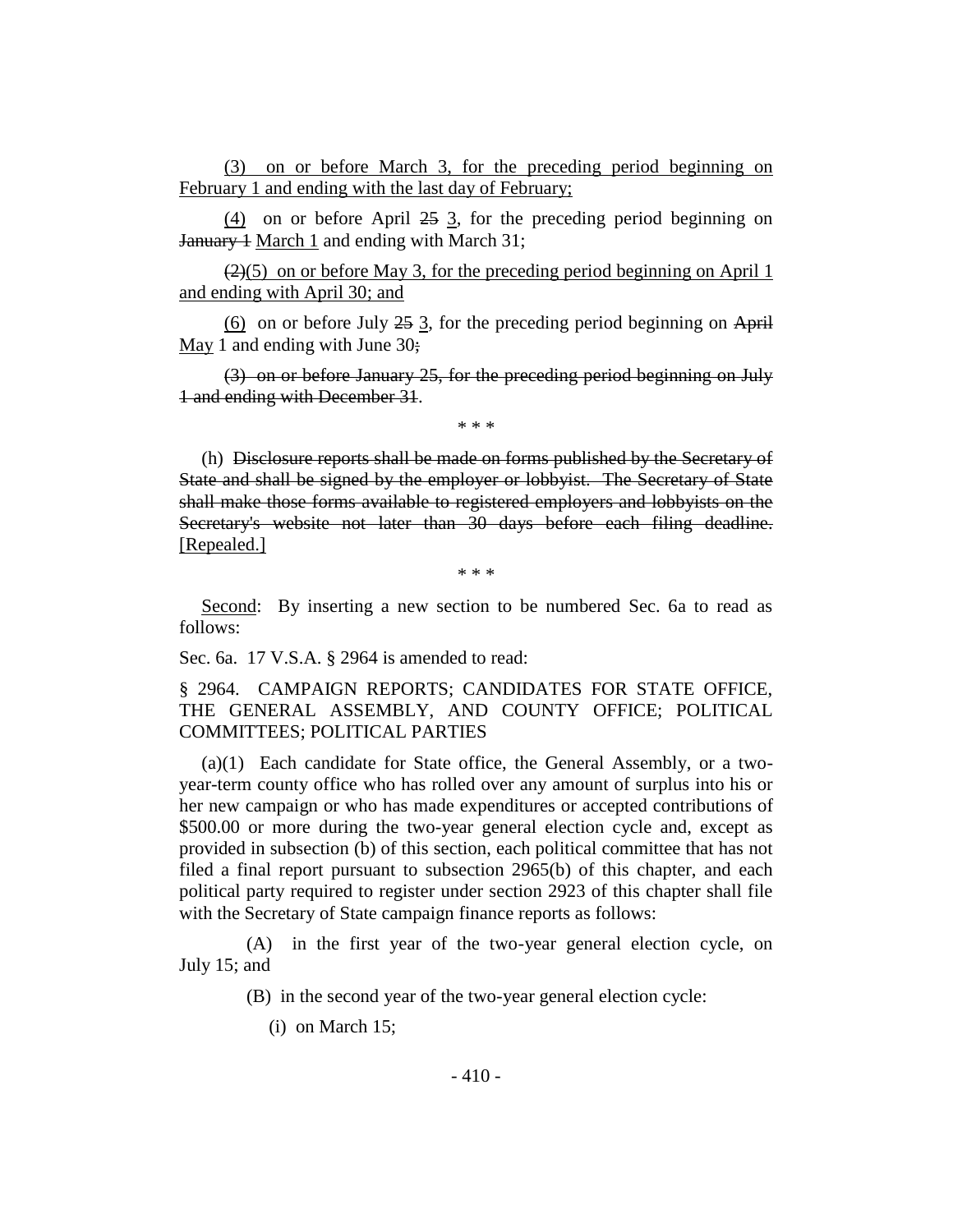- (ii) on July 15 and August 15;
- (iii) on September 1;
- (iv) on October 1, October 15, and November 1; and
- (v) two weeks after the general election.

\* \* \*

(3) In addition to the requirements set forth in subdivision (1) of this subsection, each political committee that has not filed a final report pursuant to subsection 2965(b) of this chapter shall file with the Secretary of State a campaign finance report on April 15 in the first year of the two-year general election cycle.

\* \* \*

#### **Committee Bills for Second Reading**

# **S. 137.**

An act relating to penalties for selling and dispensing marijuana.

# **By the Committee on Judiciary. (Senator Sears for the Committee.)**

# **S. 141.**

An act relating to possession of firearms.

# **By the Committee on Judiciary. (Senator Sears for the Committee.)**

# **Second Reading**

# **Favorable with Recommendation of Amendment**

# **S. 58.**

An act relating to requiring that the Defender General receive the same early retirement benefit as a State's Attorney.

# **Reported favorably with recommendation of amendment by Senator White for the Committee on Government Operations.**

The Committee recommends that the bill be amended by striking out all after the enacting clause and inserting in lieu thereof the following:

Sec. 1. 13 V.S.A. § 5254 is amended to read:

#### § 5254. PERSONNEL DESIGNATION AND EXPENDITURES

(a) The defender general Defender General, deputy defender general Deputy Defender General, public defenders and deputy public defenders shall be exempt from the classified state State service.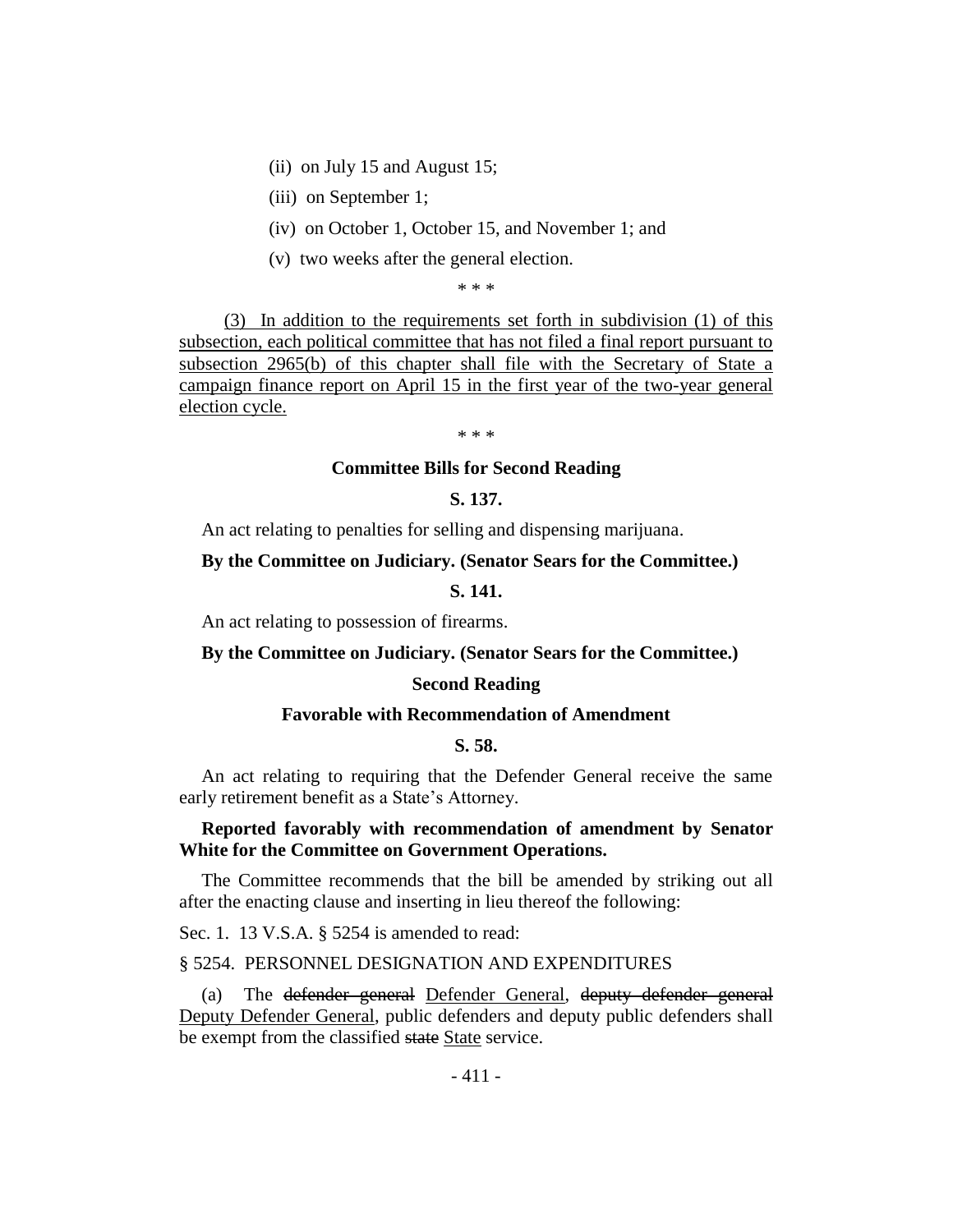(b) Clerical and office staff in the office of the defender general Office of the Defender General and in all local offices shall be hired by the defender general Defender General. Clerical and office staff shall be state State employees paid by the state State, and shall receive those benefits and compensation available to classified state State employees who are similarly situated, unless otherwise covered by the provisions of a collective bargaining agreement setting forth the terms and conditions of employment, negotiated pursuant to the provisions of 3 V.S.A. chapter 27 of Title 3. Clerical and office staff employed by the office of the defender general Office of the Defender General shall not be part of the classified service as set forth in 3 V.S.A. chapter 13 of Title 3.

(c) The deputy defender general Deputy Defender General shall be entitled to compensation at an annual rate that does not exceed an amount \$500.00 less than the salary of the defender general Defender General. The public defenders and deputy public defenders shall be entitled to compensation at annual rates not to exceed an amount \$1,000.00 less than the salary of the defender general Defender General.

(d) The defender general Defender General is responsible for assuming expenses for his or her office and all local offices. The entirety of expenditures shall not exceed those set in the annual budget of the office of the defender general Office of the Defender General and such expenditures shall be subject to the provisions of section 32 V.S.A. § 702 of Title 32.

(e) The Defender General shall receive an early retirement allowance equal to that of a State's Attorney or sheriff.

Sec. 2. 3 V.S.A. § 455 is amended to read:

#### § 455. DEFINITIONS

(a) Unless a different meaning is plainly required by the context, the following words and phrases as used in this subchapter shall have the following meanings:

\* \* \*

(4) "Average final compensation" shall mean:

\* \* \*

(C) For purposes of determining average final compensation for group A or group C members, a member who has accumulated unused sick leave at retirement shall be deemed to have worked the full normal working time for his or her position for 50 percent of such leave, at his or her full rate of compensation in effect at the date of his or her retirement. For purposes of determining average final compensation for group F members, unused annual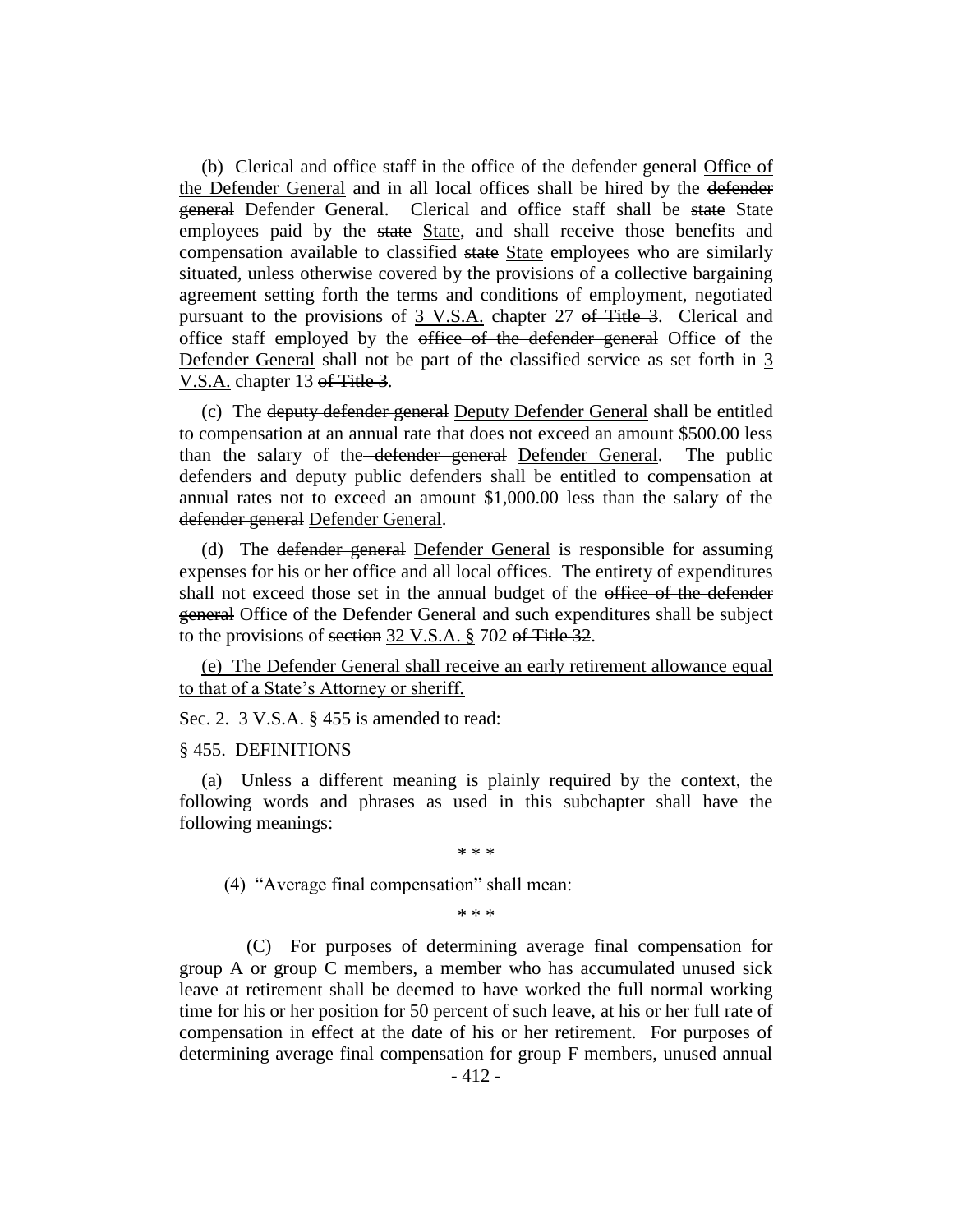or sick leave, termination bonuses and any other compensation for service not actually performed shall be excluded. The average final compensation for a State's Attorney and the Defender General shall be determined by the State's Attorney's or the Defender General's highest annual compensation earned during his or her creditable service.

\* \* \*

(9) "Employee" shall mean:

\* \* \*

(B) any regular officer or employee of the Department of Public Safety assigned to police and law enforcement duties, including the Commissioner of Public Safety appointed before July 1, 2001; but, irrespective of the member's classification, shall not include any member of the General Assembly as such, any person who is covered by the Vermont Teachers' Retirement System, any person engaged under retainer or special agreement or C beneficiary employed by the Department of Public Safety for not more than 208 hours per year, or any person whose principal source of income is other than State employment. In all cases of doubt, the Retirement Board shall determine whether any person is an employee as defined in this subchapter. Also included under this subdivision are employees of the Department of Liquor Control who exercise law enforcement powers, employees of the Department of Fish and Wildlife assigned to law enforcement duties, motor vehicle inspectors, full-time deputy sheriffs employed by the State of Vermont, full-time members of the Capitol Police force, investigators employed by the Criminal Division of the Office of the Attorney General, Department of State's Attorneys, Department of Health, or Office of the Secretary of State, who have attained full-time certification from the Vermont Criminal Justice Training Council, who are required to perform law enforcement duties as the primary function of their employment, and who may be subject to mandatory retirement permissible under 29 U.S.C. § 623(j), who are first included in membership of the system on or after July 1, 2000. Also included under this subdivision are full-time firefighters employed by the State of Vermont and the Defender General.

\* \* \*

Sec. 3. 3 V.S.A. § 459 is amended to read:

## § 459. NORMAL AND EARLY RETIREMENT

\* \* \*

(d) Early retirement allowance.

\* \* \*

- 413 -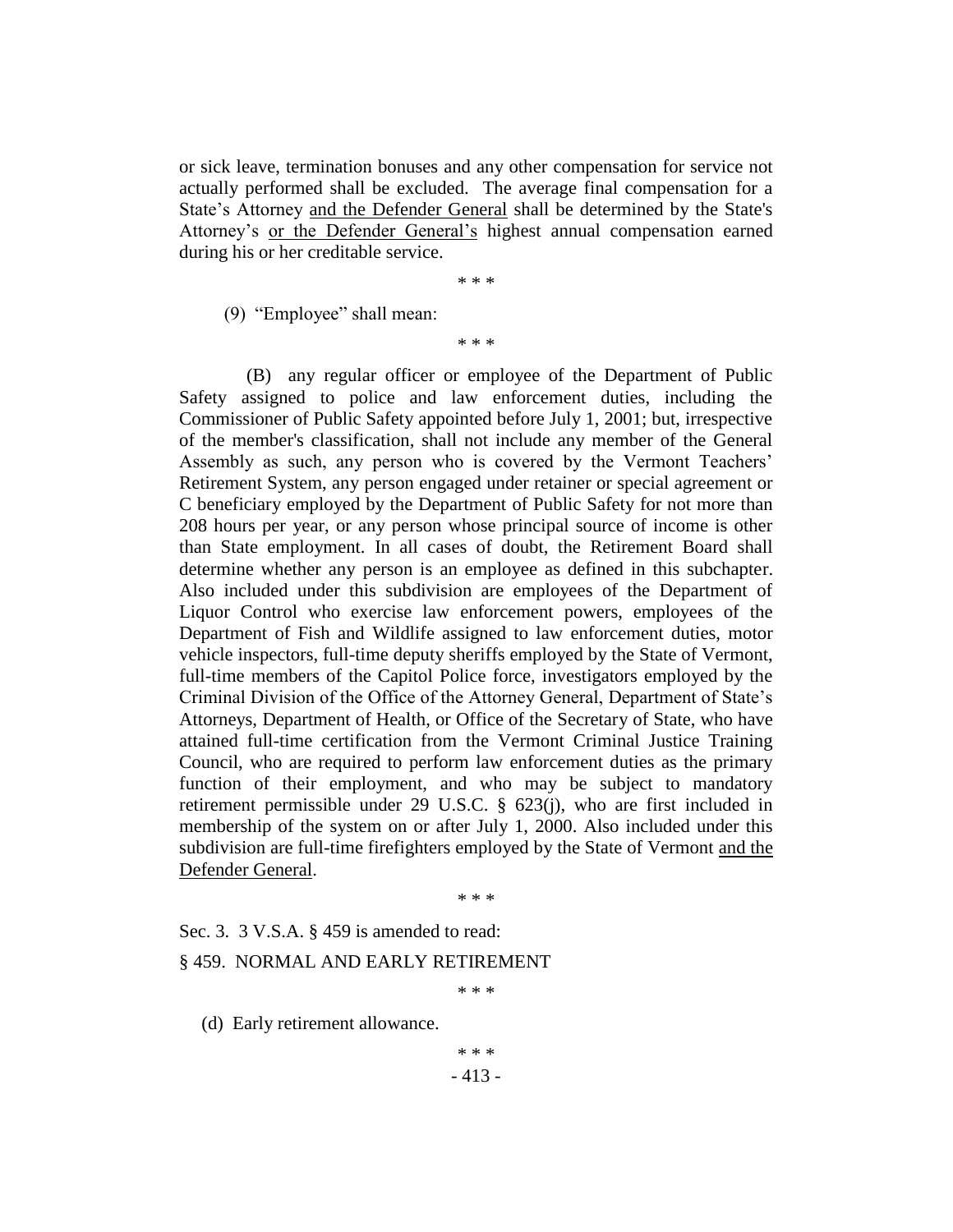(5) Notwithstanding subdivisions (1) and (2) of this subsection, a State's Attorney, the Defender General, or sheriff who has completed 20 years of creditable service, of which 15 years has been as a State's Attorney, the Defender General, or sheriff, shall receive an early retirement allowance equal to the normal retirement allowance, at age 55, without reductions.

\* \* \*

Sec. 4. EFFECTIVE DATE

This act shall take effect on July 1, 2015.

(Committee vote: 5-0-0)

# **Reported favorably by Senator McCormack for the Committee on Appropriations.**

(Committee vote: 7-0-0)

### **NEW BUSINESS**

# **Third Reading**

# **S. 44.**

An act relating to creating flexibility in early college enrollment numbers.

#### **NOTICE CALENDAR**

#### **Second Reading**

#### **Favorable**

#### **S. 94.**

An act relating to appointing municipal clerks and treasurers.

**Reported favorably by Senator Collamore for the Committee on Government Operations.**

(Committee vote: 5-0-0)

#### **Favorable with Recommendation of Amendment**

#### **S. 18.**

An act relating to privacy protection.

# **Reported favorably with recommendation of amendment by Senator Ashe for the Committee on Judiciary.**

The Committee recommends that the bill be amended by striking out all after the enacting clause and inserting in lieu thereof the following: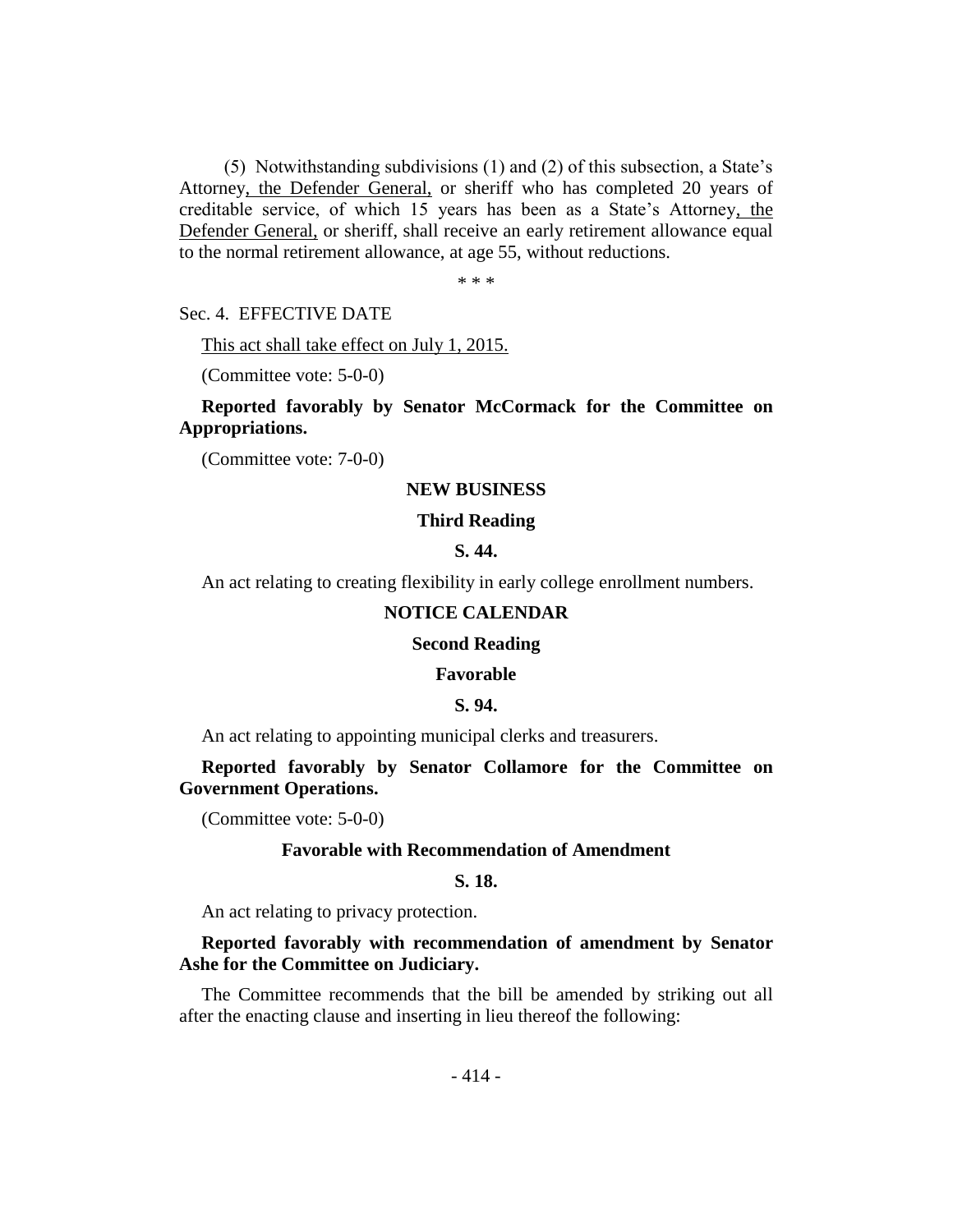# Sec. 1. SPECIAL COMMITTEE ON PRIVACY IN VERMONT

(a) Creation. There is created a Special Committee on Privacy in Vermont to study issues related to the privacy of Vermonters.

(b) Membership, consulting.

(1) The Committee shall be composed of the following members:

(A) the Chair of the Senate Committee on Judiciary;

(B) the Chair of the House Committee on Judiciary;

(C) four current members of the Senate, who shall be members of the Senate Committee on Judiciary, appointed by the Committee on Committees;

(D) four current members of the House of Representatives, who shall be members of the House Committee on Judiciary, appointed by the Speaker of the House.

(2) The Committee shall consult with:

(A) The Attorney General.

(B) The American Civil Liberties Union of Vermont.

(C) The Department of State's Attorneys and Sheriffs.

(D) The Vermont Bankers Association.

(E) The Department of Financial Regulation.

(F) The Defender General.

(G) The Agency of Commerce and Community Development.

(H) The Vermont Retail and Grocers Association.

(I) Any other party whom the Committee determines would be of assistance.

(c) Duties. The Committee shall evaluate privacy issues affecting Vermonters in the areas of commerce, law enforcement, and health care, and shall examine the manner in which the laws of this State can be improved to enhance the privacy of Vermonters. The Committee shall consider:

(1) the use of drones by public agencies and private commercial entities;

(2) how commercial enterprises collect and use data about consumers;

(3) appropriate access to personal medical records;

(4) the ability of a criminal defendant to access data from any law enforcement data set that would assist his or her defense;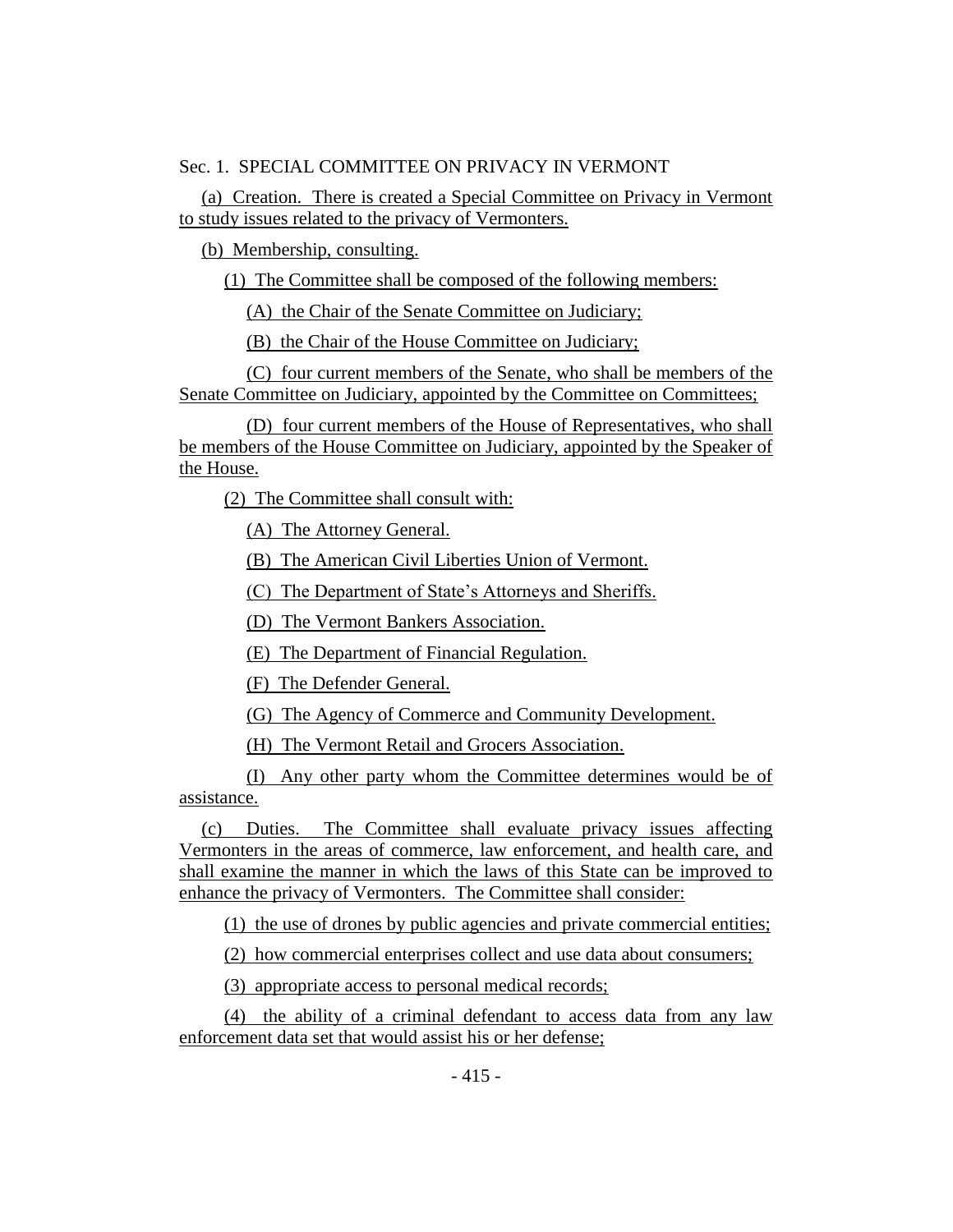(5) the collection of customer and user data by companies providing electronic communication services;

(6) the appropriate retention period for data collected by automated license plate readers, and who should be able to access the data; and

(7) any other issues related to privacy identified by the Committee.

(d) Staffing. The Committee shall have the assistance of all relevant State agencies, the Office of the Legislative Council, and the Joint Fiscal Office.

(e) Meetings.

(1) The Chairs of the Senate and House Committees on Judiciary shall serve as co-chairs of the Committee.

(2)(A) A majority of members of the Committee shall be physically present at the same location to constitute a quorum.

(B) A member may vote only if physically present at the meeting location.

(C) The Committee may take action only if there is both a quorum and a majority vote of all members of the Committee.

(3) The Committee may meet up to six times, at least one of which shall be a public hearing, and shall cease to exist on January 1, 2016.

(f) Report. The Committee shall report any proposed legislation to the House and Senate Committees on Judiciary on or before December 15, 2015.

(g) Reimbursement. For attendance at meetings during adjournment of the General Assembly, members of the Committee shall be entitled to compensation and reimbursement for expenses as provided in 2 V.S.A. § 406.

Sec. 2. 2013 Acts and Resolves No. 69, Sec. 3 is amended to read:

Sec. 3. EFFECTIVE DATE AND SUNSET

(a) This act shall take effect on July 1, 2013.

(b) Secs. 1–2 of this act, 23 V.S.A. §§ 1607 and 1608, shall be repealed on July 1, 2015 2016.

Sec. 3. EFFECTIVE DATE

This act shall take effect on passage.

(Committee vote: 5-0-0)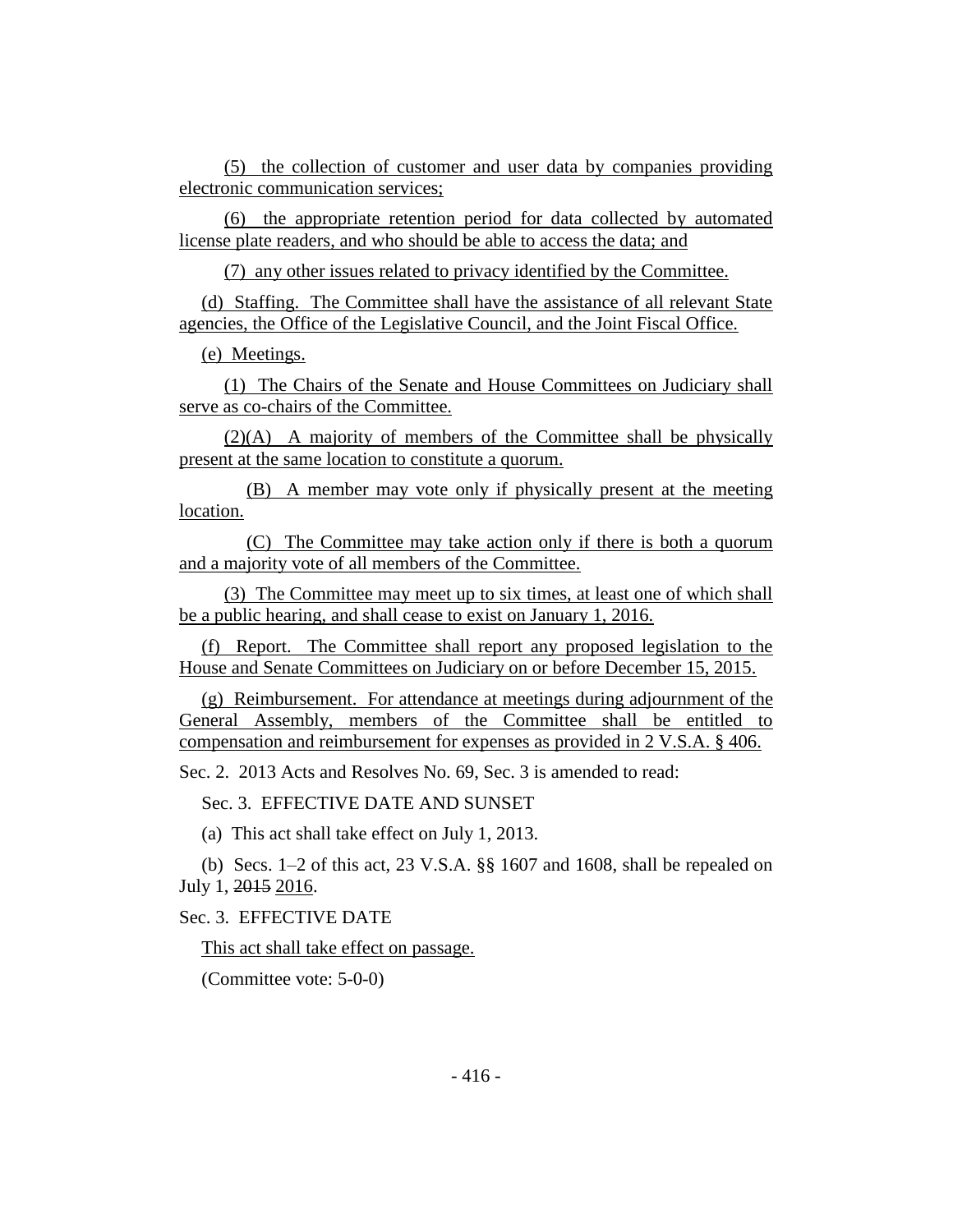# **Reported favorably with recommendation of amendment by Senator Kitchel for the Committee on Appropriations.**

The Committee recommends that the bill be amended as recommended by the Committee on Judiciary with the following amendment thereto:

By striking out Sec. 1 in its entirety.

And by renumbering the remaining sections to be numerically correct.

(Committee vote: 7-0-0)

#### **S. 60.**

An act relating to payment for medical examinations for victims of sexual assault.

# **Reported favorably with recommendation of amendment by Senator McCormack for the Committee on Health & Welfare.**

The Committee recommends that the bill be amended as follows:

First: In Sec. 1, 8 V.S.A. § 4089, by striking out subsection (a) in its entirety and inserting in lieu thereof a new subsection (a) to read as follows:

(a) A health insurer shall not impose any co-payment or coinsurance or, to the extent permitted under federal law, deductible or other cost-sharing requirement for the sexual assault examination of a victim of alleged sexual assault for health care services associated with specific procedure codes identified in a memorandum of understanding between the health insurer and the Vermont Center for Crime Victim Services.

Second: In Sec. 4, confidentiality; memorandum of understanding, by striking out the introductory paragraph in its entirety and inserting in lieu thereof the following:

On or before August 1, 2015, the Department of Vermont Health Access, the three private insurers with the greatest number of covered lives in this State, and the Vermont Center for Crime Victim Services shall enter into a memorandum of understanding to ensure that:

Third: By striking out Sec. 5, effective date, in its entirety and inserting in lieu thereof a new Sec. 5 to read as follows:

# Sec. 5. EFFECTIVE DATES

(a) Secs. 1 (insurance coverage for victims of sexual assault) and 3 (costs borne by the State) shall take effect on October 1, 2015, except that the Victims' Compensation Fund shall reimburse health care facilities and health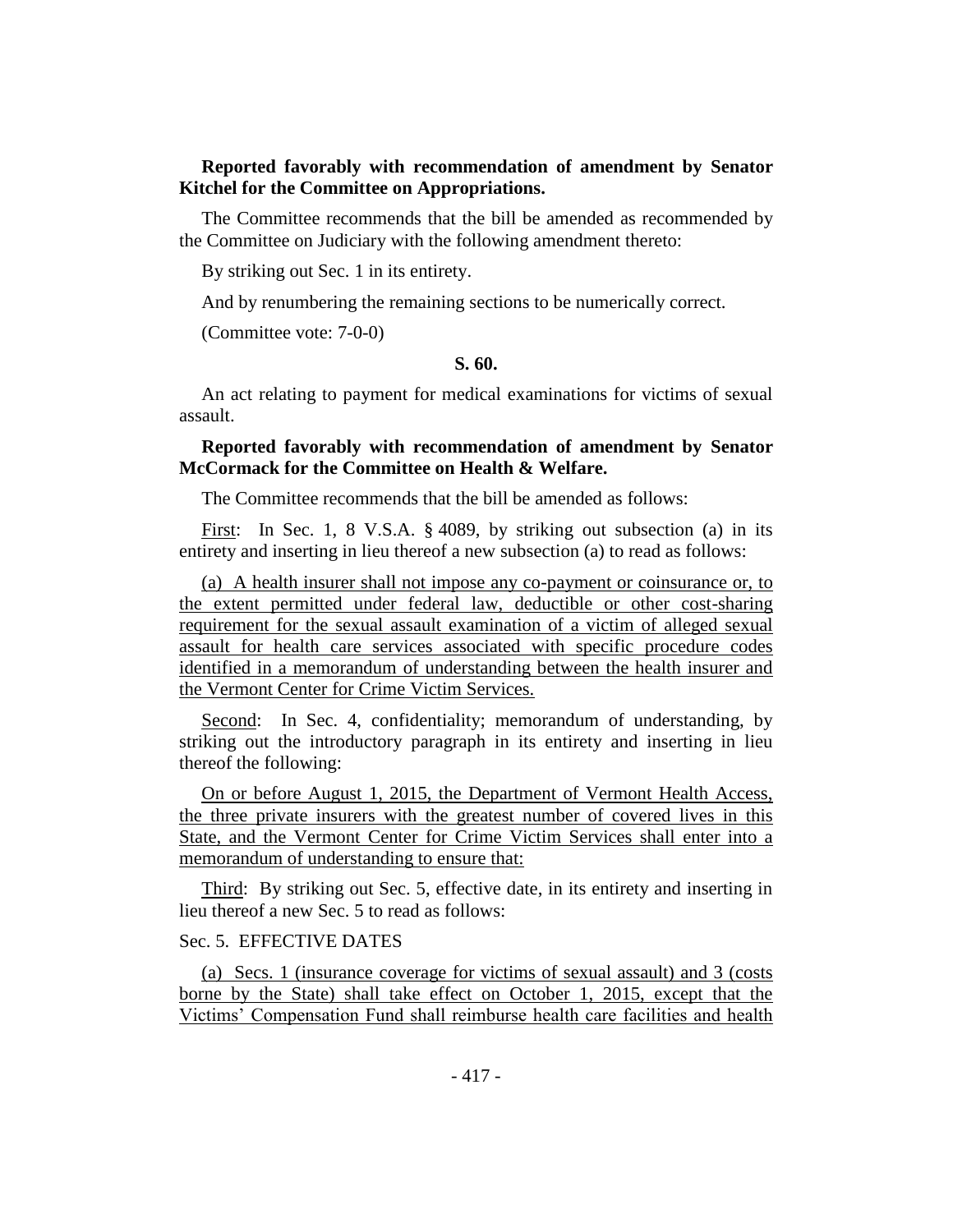care providers at 60 percent of billed charges beginning on the date of passage of this act.

(b) Secs. 2 (health care services for uninsured crime victims) and 4 (confidentiality; memorandum of understanding) and this section shall take effect on passage.

(Committee vote: 5-0-0)

# **Reported favorably with recommendation of amendment by Senator McCormack for the Committee on Appropriations.**

The Committee recommends that the bill be amended as recommended by the Committee on Health and Welfare and that the bill be further amended in Sec. 3, 32 V.S.A. § 1407, by striking out subsection (b) in its entirety and inserting in lieu thereof the following:

(b) The State shall bear the costs of forensic medical and psychological examinations administered to victims of crime committed in this State, in instances where that examination is requested by a law enforcement officer or a prosecuting authority of the State or any of its subdivisions and the victim does not have health coverage or the victim's health coverage does not cover the entire cost of the examination. The State shall also bear the costs of medical examinations sexual assault examinations, as defined in 8 V.S.A. § 4089, administered to victims in cases of alleged sexual assault where the victim obtains such an examination prior to receiving such a request if the victim does not have health coverage or the victim's health coverage does not cover the entire cost of the examination. If, as a result of a sexual assault examination, the alleged victim has been referred for mental health counseling, the State shall bear the any costs of such examination not covered by the victim's health coverage. These costs may be paid from the Victims' Compensation Fund from funds appropriated for that purpose.

(Committee vote: 7-0-0)

# **Joint Resolution for Second Reading**

# **Favorable**

#### **J.R.H. 5.**

Joint resolution urging the Federal Communications Commission to adopt the new net neutrality rules as Commission Chair Thomas Wheeler has proposed.

**Reported favorably by Senator Cummings for the Committee on Economic Development, Housing & General Affairs.**

(Committee vote: 3-0-2)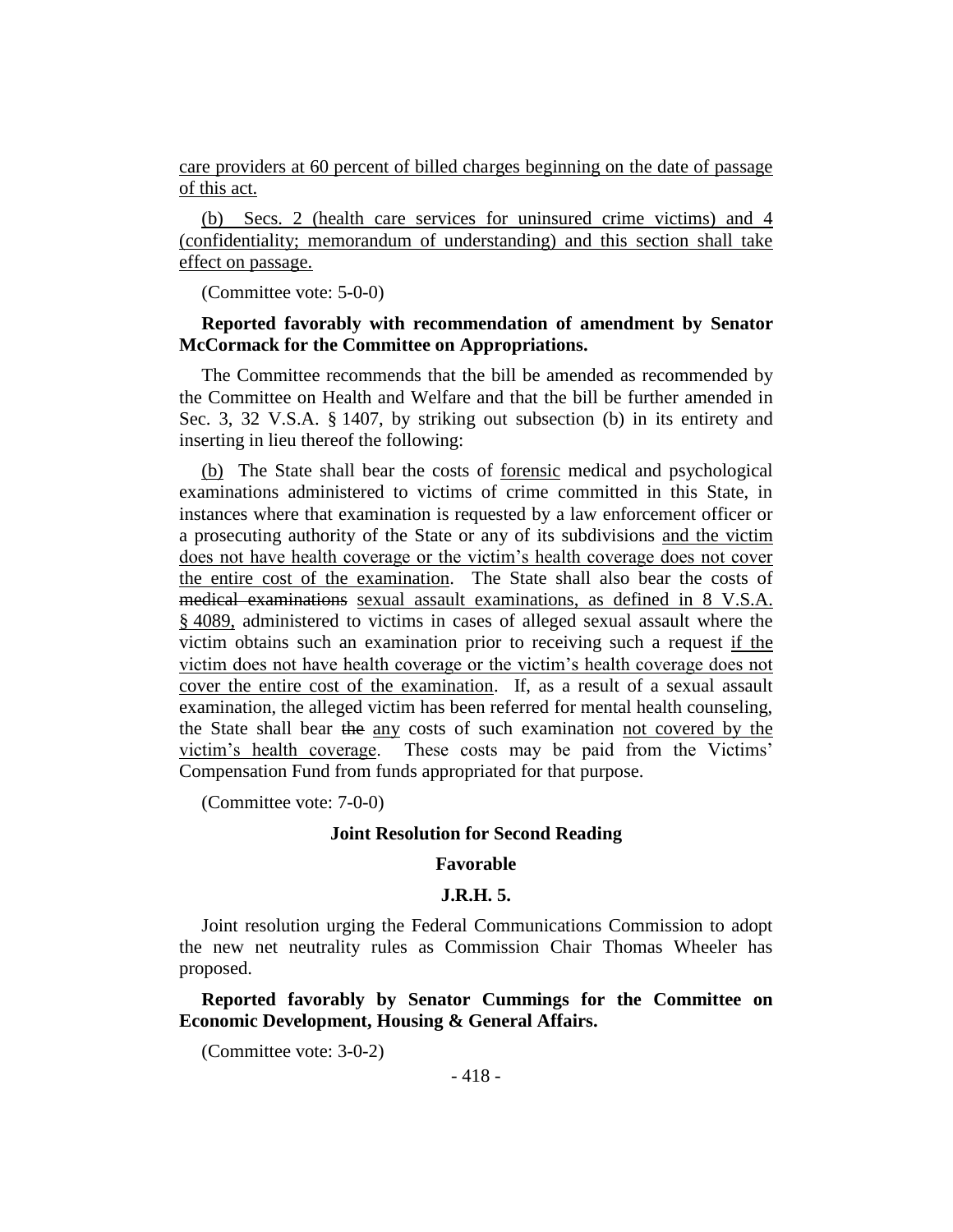# **CONCURRENT RESOLUTIONS FOR ACTION**

**H.C.R. 68-80** (For text of Resolutions, see Addendum to House Calendar for March 19, 2015)

# **CONFIRMATIONS**

The following appointments will be considered by the Senate, as a group, under suspension of the Rules, as moved by the President *pro tempore,* for confirmation together and without debate, by consent thereby given by the Senate. However, upon request of any senator, any appointment may be singled out and acted upon separately by the Senate, with consideration given to the report of the Committee to which the appointment was referred, and with full debate; and further, all appointments for the positions of Secretaries of Agencies, Commissioners of Departments, Judges, Magistrates, and members of the Public Service Board shall be fully and separately acted upon.

Robert Ide of Peacham - Commissioner, Department of Motor Vehicles -By Sen. Kitchel for the Committee on Transportation. (3/12/15)

Sue Minter of Waterbury Center – Secretary, Agency of Transportation – By Sen. Westman for the Committee on Transportation. (3/13/15)

Patricia Moulton of Montpelier – Secretary, Agency of Commerce and Community Development – By Sen. Balint for the Committee on Econ. Dev., Housing and General Affairs. (3/24/15)

Noelle MacKay of Shelburne – Commissioner, Department of Housing and Community Development – By Sen. Balint for the Committee on Econ. Dev., Housing and General Affairs. (3/24/15)

Annie Noonan of Montpelier – Commissioner, Department of Labor – Sen. Cummings for the Committee on Econ. Dev., Housing and General Affairs. (3/24/15)

Megan Smith of Mendon – Commissioner, Department of Tourism and Marketing – Sen. Mullin for the Committee on Econ. Dev., Housing and General Affairs. (3/24/15)

Andrew Pallito of Jericho – Commissioner, Department of Corrections – Sen. Mazza for the Committee on Institutions. (3/24/15)

Michael Obuchowski of Montpelier - Commissioner, Department of Buildings and General Services – Sen. Balint for the Committee on Institutions. (3/24/15)

Maribeth Spellman of Richmond – Commissioner, Department of Human Resources – Sen. Collamore for the Committee on Government Operations. (3/24/15)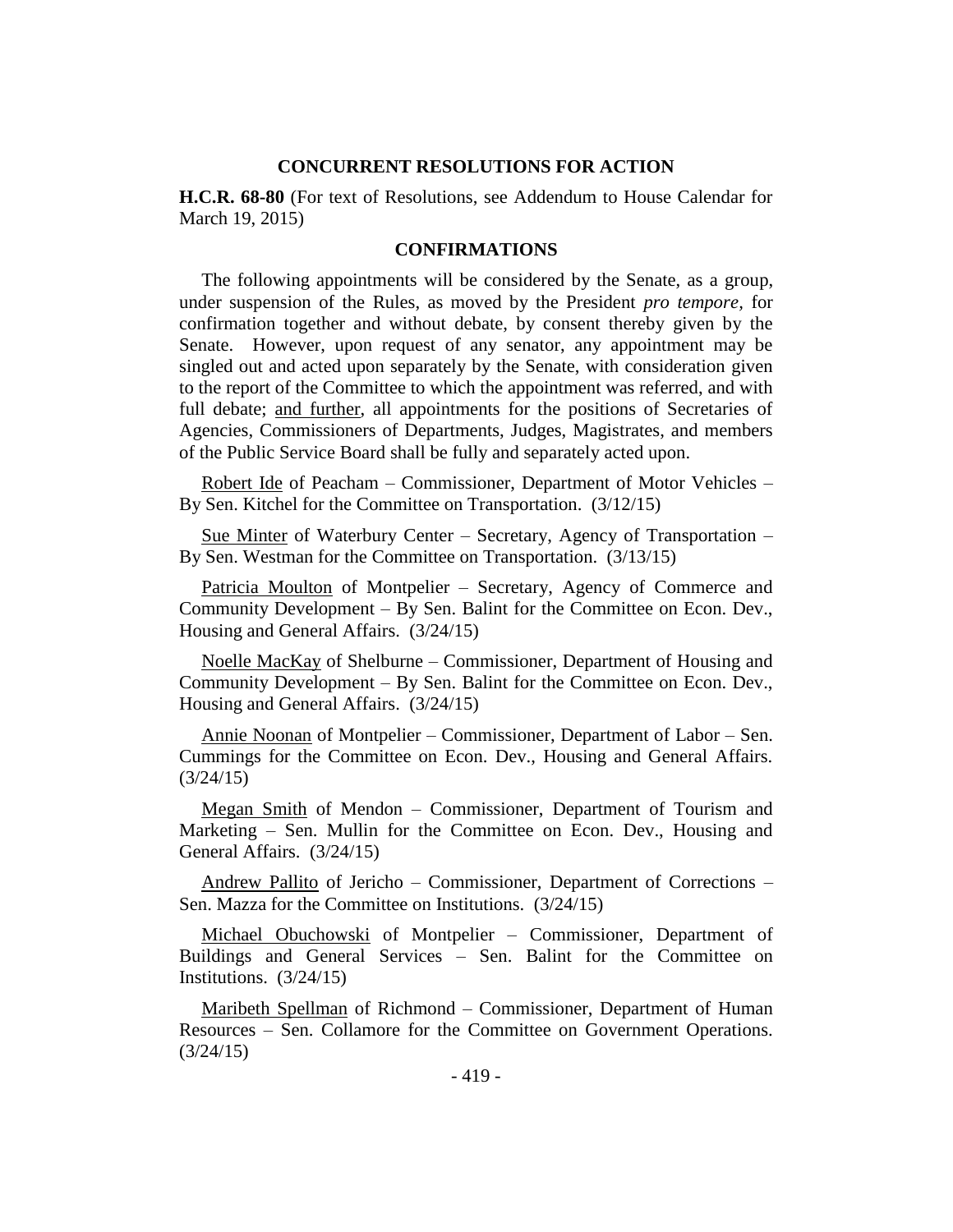Rebecca Holcombe of Norwich – Secretary of Education – Sen. Cummings for the Committee on Education. (3/24/15)

William Hoser of Chester – Member of the Vermont Board of Medical Practice – By Sen. McCormack for the Committee on Health and Welfare. (3/13/15)

Sarah Flynn of Burlington – Member of the Community High School of Vermont Board – By Sen. Zuckerman for the Committee on Education. (3/13/15)

Churchill Hindes of Colchester – Member, Vermont State Colleges Board of Trustees – By Sen. Zuckerman for the Committee on Education. (3/13/15)

Michael Pieciak of Winooski – Member, Vermont State Colleges Board of Trustees – By Sen. Zuckerman for the Committee on Education. (3/13/15)

Patricia Boucher of Enosburg Falls – Member of the Parole Board – Sen. McAllister for the Committee on Institutions. (3/17/15)

Robert Greemore of Barre – Member of the State Labor Relations Board – Sen. Cummings for the Committee on Econ. Dev., Housing and General Affairs. (3/24/15)

Mary P. Miller of Waterbury – Member of the State Housing Authority – Sen. Cummings for the Committee on Econ. Dev., Housing and General Affairs. (3/24/15)

Mary Stephens of Forestdale – Alternate Member of the Parole Board – Sen. McAllister for the Committee on Institutions. (3/24/15)

#### **PUBLIC HEARINGS**

**Tuesday, March 24, 2015** – Room 11 – 6:00 P.M. – 8:00 P.M. – Re: Renewable Energy Siting – Jt. Mtg. Senate and House Committees on Natural Resources and Energy.

#### **REPORTS ON FILE**

#### **Reports 2015**

Pursuant to the provisions of 2 V.S.A.  $\S20(c)$ , one (1) hard copy of the following report is on file in the office of the Secretary of the Senate. Effective January 2010, pursuant to Act No. 192, Adj. Sess.  $(2008)$  §5.005 $(g)$ some reports will automatically be sent by electronic copy only and can be found on the State of Vermont Legislative webpage.

1. Working Lands Enterprise Initiative Annual Report: Fiscal Year 2014. (Vermont Agency of Agriculture, Food and Markets) (March 2015)